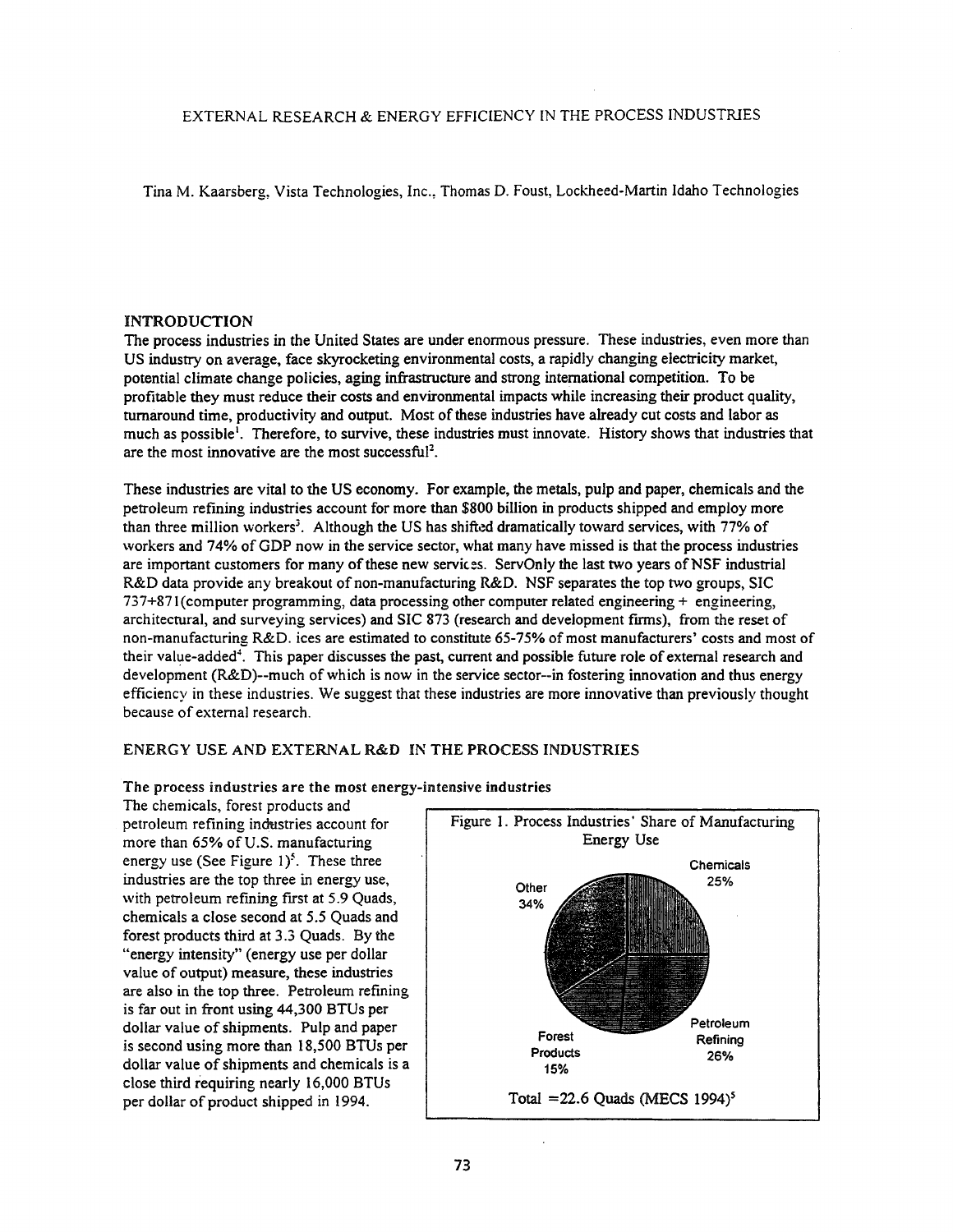strides in energy efficiency over the past 20 years, these efficiency gains have slowed noticeably over the past ten years (Figure  $2$ )<sup>5</sup>. While the recent flat cost of energy was a factor, energy efficiency continued to increase in the late 1980s, even as energy prices went down (sometimes to record lows). Many experts believe that the continuing drop in industrial energy intensity in the 1980s was partially due to the availability of new energy efficient technologies<sup>6</sup>. The current stagnation in energy efficiency may suggest that a new cycle of innovation is needed. Recently, in these industries, there has been a marked shift toward the use of electricity for power. One of the most important factors affecting this shift to electricity is that it is the only power source for many new electronically



controlled technologies. The ability to control the technology precisely more than makes up for the intrinsic inefficiency of electricity generation. The impending deregulation of the electric power industry has made these industries reluctant to increase their dependency on the electric grid. Thus, we expect, the process industries' interest in energy efficiency, especially in electricity, to increase.

## Innovations in Basic Processes are required to further Reduce Energy Use

Most of the energy use in these three process industries occurs while turning the feedstock into the finished products. Ancillary energy usage (e.g. lighting, heating) is small in comparison. For example, distillation by the refining and chemicals industries consumes  $11\%$  (2.4 Q) of total US industrial energy use annually<sup>7</sup>. In pulp and paper mills, the process of forming the wood into pulp, paper, or board consumes 90% of the mill's energy. More than 60% of the energy used in refineries is obtained from burning gaseous fuels in refinery heaters. Innovations in any of these basic processes should therefore have a dramatic impact on the entire industry sector's energy efficiency. The industrial R&D in these industries is, by definition, energy efficiency R&D. In what follows, we explore the important role of external research in these basic process innovations.

## Future R&D Trends

According to the National Science Foundation (NSF), non-manufacturing R&D has risen dramatically in the past few years<sup>s</sup>. NSF's non-manufacturing R&D data captures two types of external R&D: contract R&D and in-house R&D conducted by service providers. These data indicates the latter and possibly the former have grown dramatically. Overall, service sector R&D increased from 4% of all industrial R&D in 1980 to more than 25% by 1994 (Figure 3)\*. Another category of external R&D, external partnerships, also has increased dramatically in recent times.

<sup>..</sup> Only the last two years ofNSF industrial R&D data provide any breakout of nonmanufacturing R&D. NSF separates the top two groups, SIC 737+871 (computer programming, data processing other computer related engineering + engineering, architectural, and surveying services) and SIC 873 (research and development firms), from the reset of non-manufacturing R&D.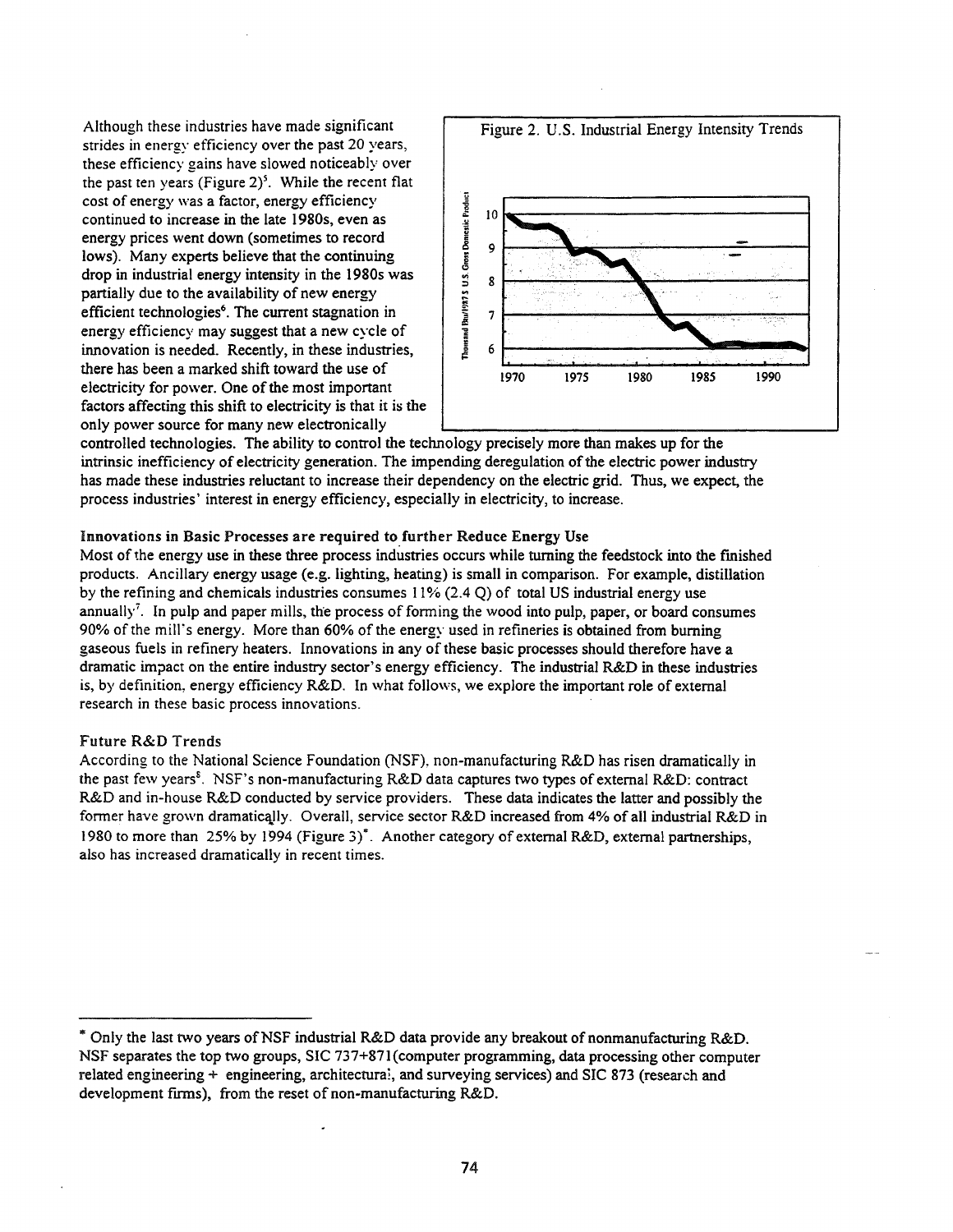

## INNOVATION IN THE PROCESS INDUSTRIES

Innovation is difficult to measure, but industry analysts often use industries' expenditures on R&D as a percentage of sales (R&D/sales ratio) as a metric. While industry spending on R&D has increased steadily, the R&D/sales ratio varies widely across industry sectors. The electronics and the biotechnology industries spend well above average whereas process industries (except chemicals) spend less than one third the industry average on R&D (Figure 4)<sup>8</sup>. Given their need to innovate, decision makers in the process industries could be making a strategic error by not spending as much on R&D as other industries. But the evidence seems to point away from this. These industries have continued to exist and even to thrive in recent times. There is likely some explanation other than lack ofinnovation for these industries' low R&D/sales ratio. We posit that the R&D/sales ratio is not the right metric for comparisons across industries. We also propose that the apparent under investment in R&D by the process industries may be due to undercounting of external R&D--especially R&D on basic processes that consume the most energy. We explore alternate means of measuring innovation and conclude that these industries can spend their R&D funds more efficiently if they use external R&D.

### Definitions

External Research in this paper refers to research done by both for-profit (e.g. technology consulting firms) and nonprofit (e.g. research institutes) entities. Examples of the former are Arthur D. Little  $(ADL)^9$ and UOP (formerly known as Universal Oil Products); examples of the latter are Battelle Memorial Institute<sup>10</sup> and universities. External research providers have arisen in many ways. Some began by providing contract research. Others began by providing technical services and then began to perform contract research. Still others began with a breakthrough invention that was then widely licensed. Finally, there are partnerships with competitors, suppliers and users.



Contract Research is research for a client who has a specific goal or problem to solve. Contract research m this paper is a subset of external research. Contract research performers are often classified in the non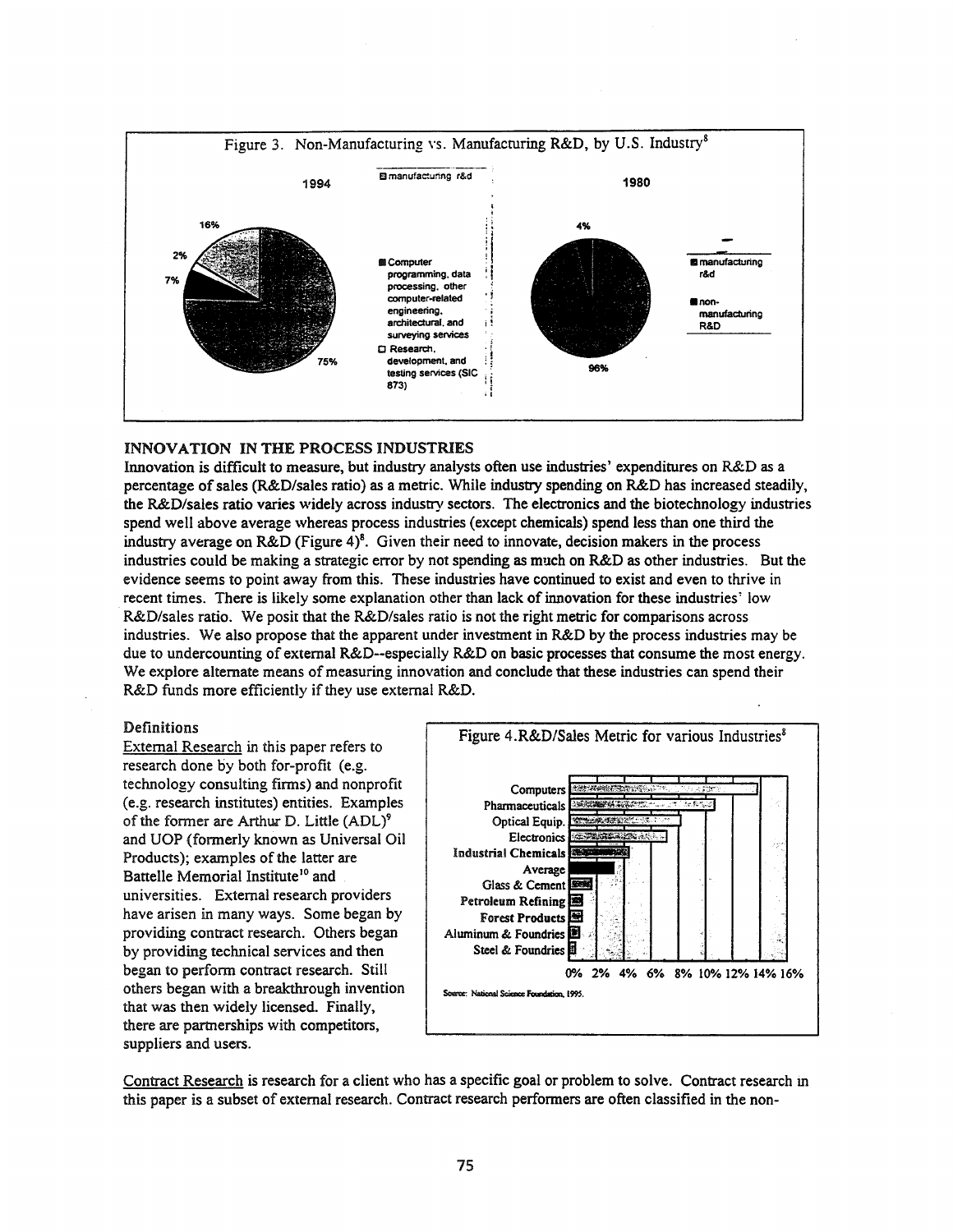manufacturing service sector under SIC 873, research and development firms or SIC 871--testing. engineering, architectural, research, development and data processing services industries. These firms also perform many related services to make the R&D useful to their clients.

Partnerships: Partnerships are another subset of external R&D. Partnerships can be with competitors, suppliers, vendors, customers, universities, the government, consulting firms and institutes. For the purposes ofthis paper, we focus on the latter two categories because their primary mission is external research. Although they are more cumbersome, well managed partnerships can reduce the costs of basic research and provide specialized technical expertise that individual companies cannot afford.

# History of external sources of industrial R&D

U.S. industrial research as such began more than 100 years ago and it has been increasing ever since. During this time, the emphasis on external research in the process industries has waxed and waned. For the purposes ofthis paper, we divide the past century into three eras. In the fIrst era, up until WWII, external research was fairly important simply because most companies then had no internal research. The first contract research was done with the idea of providing R&D capabilities to smaller firms that could not establish their own central R&D lab. In the second era, WWII to end of Cold War, external research diminished in importance as companies profited more from in-house research. Contract research was mainly used for "routine" research such as testing and by firms with strong in-house research capabilities to supplement their own research<sup>11</sup>. In house research grew dramatically during this era. In the third era, international competitiveness has lowered profit margins so that companies began to look even to research as a service to outsource. Although these trends have been derived from data on all industrial R&D, it is reasonable to assume that they apply equally to the process industries.

# Current Industry Mctivation for external sources ofR&D

It should come as no surprise that the process industries are outsourcing  $R&D$ . Stigler<sup>12</sup> hypothesizes that "vertical disintegration" occurs as a new industry grows and matures. Initially, the firms in the new industry perform most functions for themselves. But as the industry grows, demand increases and eventually it is reasonable for firms in the industry to spin off many functions to specialized firms that can carry them out on a larger scale and thus more cheaply. There are additional specific barriers to outsourcing R&D, but recently there have also been more incentives.

Because of the rapidly changing factors described earlier, the traditional linear in-house innovation cycle is too slow. In the past, it has taken from five to thirty years for R&D on more energy efficient technologies to produce measurable energy savings<sup>13</sup>. For the capital intensive technologies that are typical of the process industries, there are substantial technical and financial risks that can be mitigated via external research. In addition, unlike other services, external research helps companies get more out oftheir inhouse R&D.

Some companies have discovered that contract research is now cheaper and faster. This is because the best consulting firms have developed methods to maximize their R&D resources and to decrease the time frame for innovation. The most successful external research providers recognized early on that research must be managed. These companies also use advanced infonnation technologies and techniques. ADL, for example, features statistically designed experiments. In addition, the process industries want more "high tech" services. They can no longer afford services that do not add value. For example, when they hire an environmental engineering firm, it should do more than help them comply with environmental regulations using expensive end-of-pipe technologies. Thus, service providers in these areas now do more of their own R&D to keep up in a rapidly changing field. Partnerships are appropriate for longer term research that integrates and aligns industry participants. Because the partners must agree on which research is most important, partnerships focus.scarce basic research resources.

In what follows, we examine case studies from the three process industries--pulp and paper, petroleum refining and chemicals-- that use the most energy. The focus is on their use of external R&D and its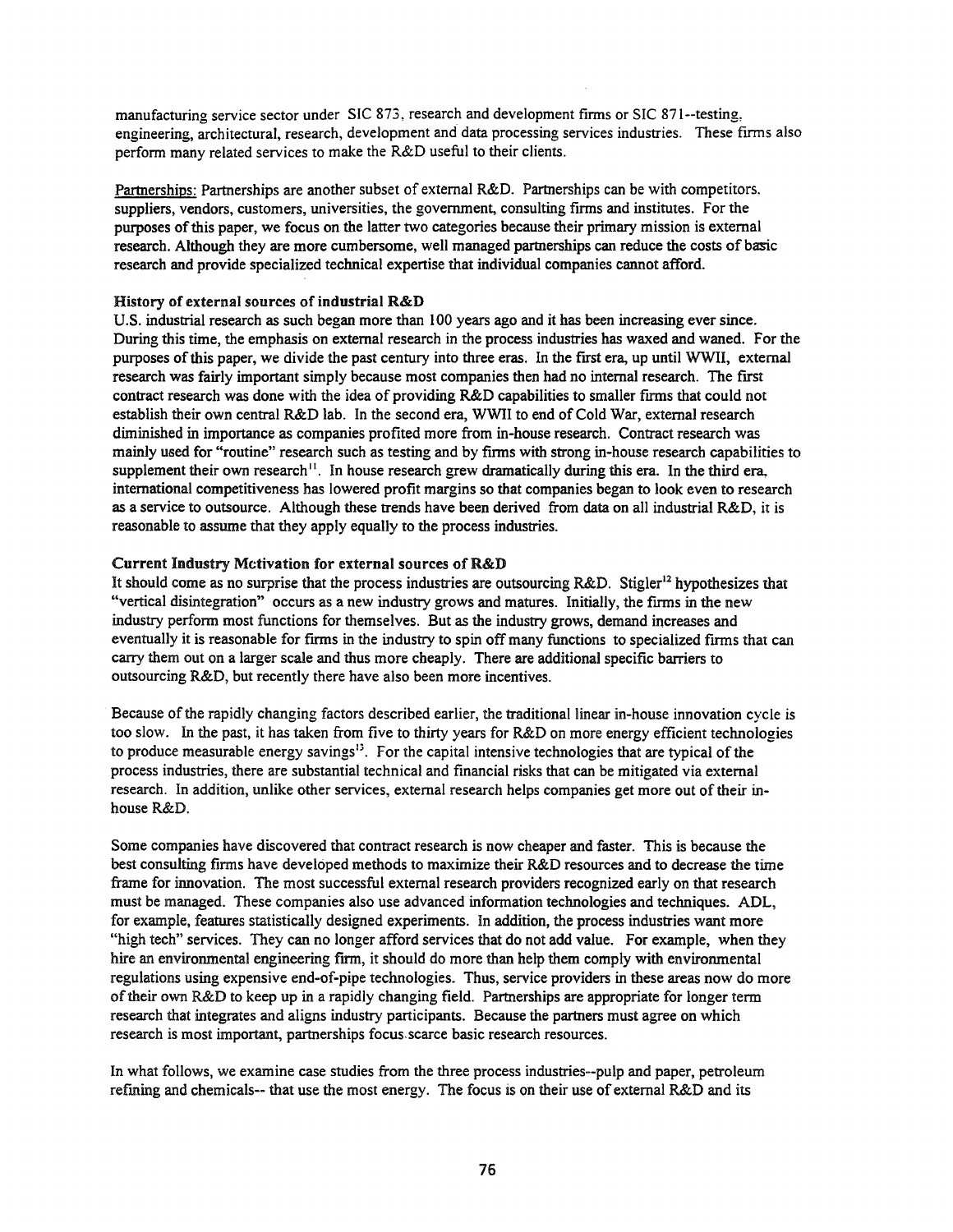impact on energy efficiency. In some cases we can show that external research has been key to innovations in the basic processes that consume the most energy.

# FOREST PRODUCTS CASE STUDY

#### Description of Forest Products industry

The U.S. forest products industry has total shipments valued at more than \$247 billion per year, employs more than 1.3 million people and ranks among the top ten manufacturing industries in the United States<sup>3</sup>. Despite major advances in productivity over the last several decades, the forest products industry remains one ofthe most energy-intensive industries in the United States. Although the industry makes extensive use of renewable fuel (generating 57% of its own energy needs from its waste biomass), it is the third largest user of fossil fuels in the U.S. industrial sector. Environmental protection is another major cost of production. Expenditures on pollution abatement and related equipment exceeded \$2.9 billion in 1993 and environmentally related costs are expected to increase in the years ahead with the issuance ofthe proposed cluster rule. We focus on the pulp and paper segment of the industry which generates \$120 billion of the industry's \$200 billion in sales.

The pulp and paper industry is dominated by a few processes. These convert fiber, usually from wood, into paper, pulp or paperboard, and then into a variety of products. The manufacturing of paper and related products requires that a fiber source, nonnally wood, be chipped, digested, bleached, formed into paper or board and then dried. The process of pulping involves digesting the wood at elevated temperatures and pressures in a caustic chemical solution. This pulping process separates the cellulose (fibers) from the lignin. The lignin is the portion of the wood which holds the fibers together and makes them stiff. The cellulose is then further processed, refmed and (optionally) bleached to make pulp and paper products. The residual lignin, which is approximately 60% of the mass of the wood, goes into a solution with the caustic pulping chemicals referred to as black liquor. The black liquor which is 15% solids as it leaves the digester, is concentrated in a series of evaporators to about 75-80% solids. It is then burned in a recovery boiler to recover the inorganic caustic pulping chemicals and the fuel value of the black liquor as steam. The steam is then used to meet mill energy demands either directly, as steam heat for paper drying or indirectly in steam turbines to generate electricity. The energy efficiency of boiler electricity generation is less than 25%. In paper manufacturing especially, any technology that reduces the use of steam and the need for heat, uses more of the available biomass fuel sources, or balances steam and power needs will improve the performance of the industry. What follows are two examples of external R&D's contributions to process R&D in the pulp and paper industry.

Examples of External R&D that Impacts the Pulp and Paper industry's Energy Efficiency The forest products industry has a long history of external cooperative research. For example, a group of U.S. companies provides the funding for the Institute of Paper Science and Technology (IPST). The Pulp and Paper Education and Research Alliance (PPERA) is an alliance oftwelve universities led by the IPST. According to its mission statement, the university programs comprising PPERA work together in research which is mutually beneficial and collectively leverages the groups' contributions to the pulp, paper and allied industries. Currently the Forest Products Industry is involved in a large, comprehensive, industry wide collaborative research program to advance the energy efficiency, environmental performance and international competitiveness of the industry. This research is part of an industry wide vision described in *"Agenda 2020"* - *A Technical Vision and Research Agenda for America's Forest Products Industry.* This vision document serves as a basis for guiding the research agenda.

### Gasification, Combined-Cycle Turbine Technology

An example of an exciting renewable energy-efficient technology developed collaboratively is the black liquor gasification combined-cycle (BLGCC) process. Black liquor gasification has the potential to generate process steam and electricity at far higher efficiencies than existing recovery boilers. BLGCC technology also has far lower capital costs than conventional recovery boilers. This technology is well suited to a pulp mill environment since it is tolerant of changes in fuel quality, requires less attention to fuel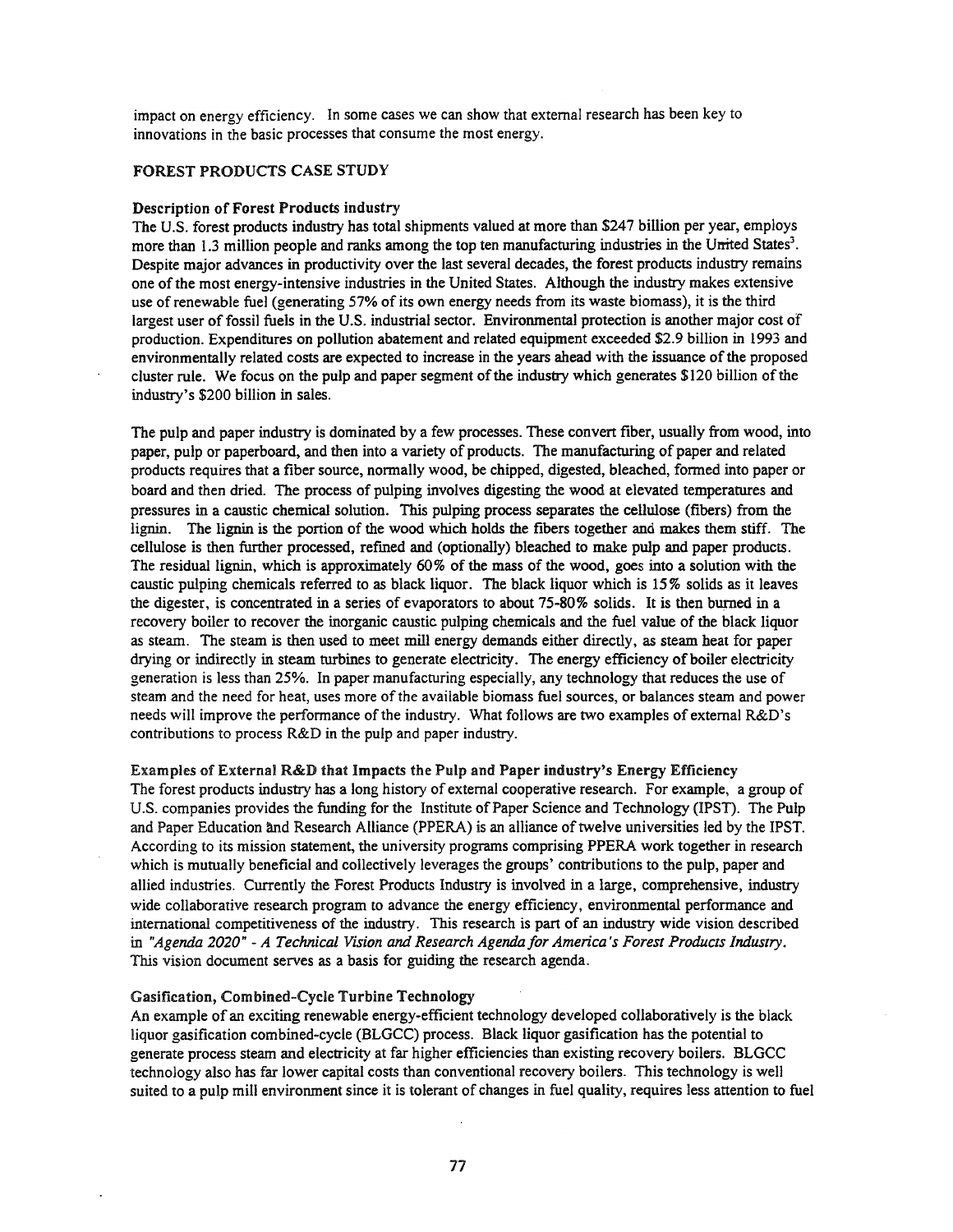drying and produces a medium Btu gas. Medium Btu gas can be readily used by existing oil- or gas-fired equipment with little or no retrofit. It generates less steam but 2-3 times more electricity. Efforts to make mills more environmentally friendly have changed mill's energy demand toward electricity and away from steam, and this technology matches this trend. The majority of recovery furnaces and conventional power boilers in existing pulp and paper mills are twenty to thirty years old. More than 50% ofthese will be replaced or upgraded in the next five to fifteen years. There is thus a significant window of opportunity for installing new gasification technology in these plants very cost-effectively during this normal capital replacement cycle. If this BLGCC technology is installed when the old boilers are retired, it would  $$ represent eight gigawatts of power generation capacity.

## Polyoxometalate Bleaching

Another successful collaborative effort is the development of an alternative to chlorine bleaching called polyoxometalate bleaching. This technology removes lignin to produce a desirable soft white fiber. The impetus for developing this technology was the need for a nonchlorine bleaching process with a selectivity comparable to chlorine or chlorine dioxide. However, like most process innovations in this industry, this technology has an important energy efficiency benefit. Compared to chlorine-based systems the new process promises to reduce electrical energy consumption of pulp bleaching by 50%. Polyoxometalates are highly selective and can be regenerated within the process.

## PETROLEUM REFINING CASE STUDY

## Description of Petroleum Refining industry

The petroleum refining industry employs nearly 100,000 people with an average hourly wage of \$21/hour. There are 175 U.S. petroleum refmeries in 34 states. In 1994, U.S. petroleum refiners spent more than \$6 billion on environmental controls<sup>3</sup>. These costs will increase due to stringent requirements on both refineries as stationary emission sources and on petroleum products through fuel composition and performance specifications. Increased competitive forces have led to many refmery realignments as well as the closing ofless efficient processing units. Even so, there is widespread agreement that petroleumbased fuels will continue to constitute the dominant supply for the transportation market. Fewer U.S. refmeries are now producing more, higher quality transportation fuels, yet the cost of gasoline in constant dollars today equals 1950s prices.

This industry's basic processes convert crude petroleum into gasoline, diesel, fuel oil and lubricants. First, the crude is first separated into different products in five "cuts." It is then recombined into various final products. The separation is done through energy intensive processes such as distillation and cracking (breaking up large molecules) that require high temperatures and pressures. The quality of the crude strongly affects the separation difficulty and thus the energy use. Unlike most process industries, the petroleum refining industry's energy intensity has recently increased. Clean air regulations governing plant emissions and vehicle emissions have resulted in process changes (e.g. reformulated and oxygenated fuels) that have added steps to the refining process. Since more of the supply is now heavy crude, its greater processing requirements also require more energy. Yet the technology in most basic petrochemical processes is now quite mature. Therefore, significant increases in energy efficiency will come only through entirely new process concepts and/or catalysts.

## Examples of External R&D that Impacts Refiners' Energy Efficiency

What follows are examples of external research's contributions to energy efficiency in the petroleum refining industry. UOP, now a division of Union Carbide, was founded in the 1920s based on a patent infringement suit with Standard and other major oil companies<sup>14</sup>. In the course of tests to support the lawsuit, new cracking techniques, that were dramatically better than available techniques, were discovered and UOP embarked upon its long career of innovating and licensing. UOP has been responsible for the major innovations in several areas important to energy efficiency including improved catalysts, molecular sieves and adsorbents, and process equipment.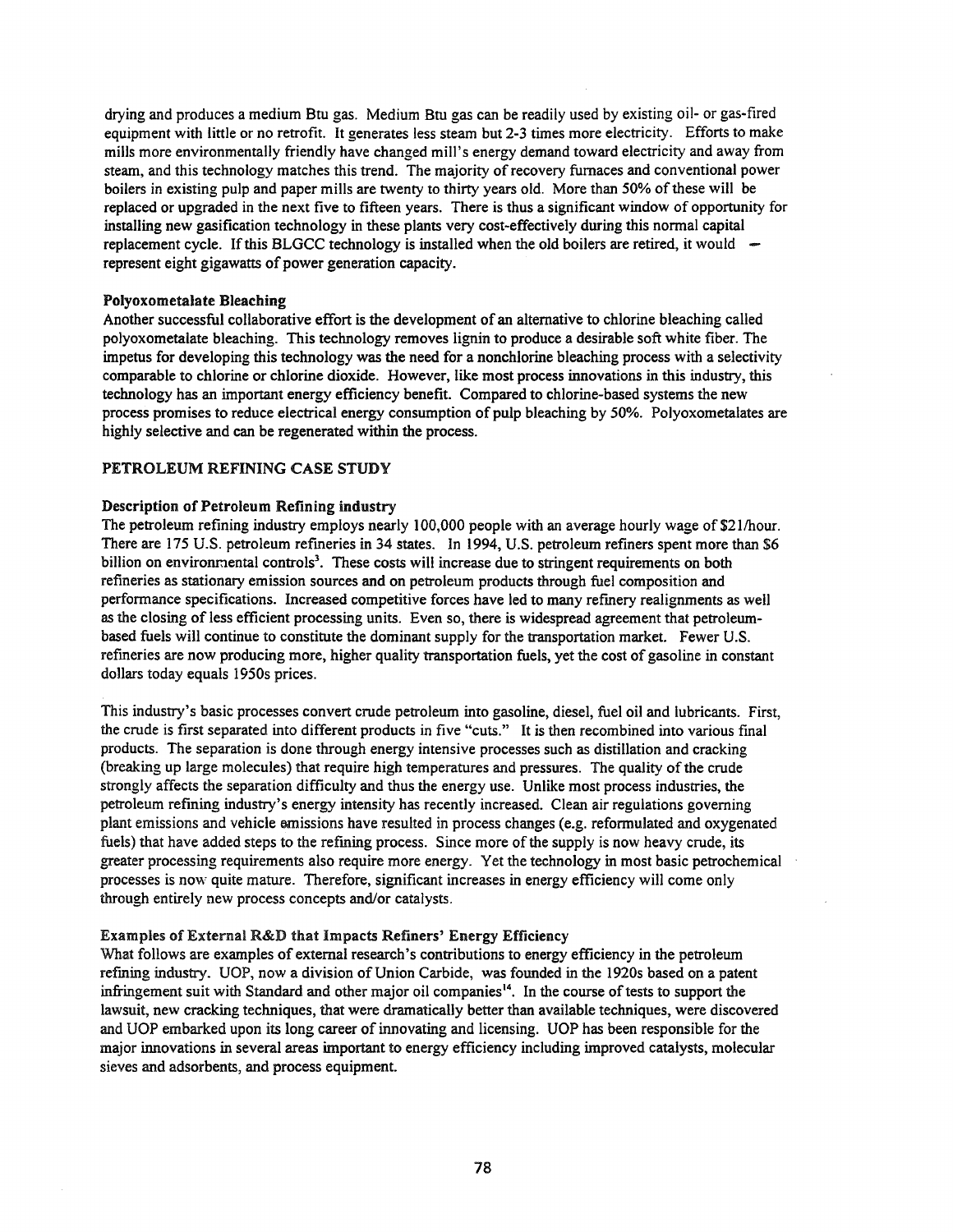The petroleum refining industry is also considering adopting a new cooperative research framework that is more focused on core technologies<sup>15</sup>. One example of this is the Petroleum Environmental Research Forum (PERF) which was formed in 1986<sup>16</sup>. PERF allows oil companies to perform joint research on petroleum- related environmental issues and technologies. PERF has 25 member companies. Under PERF, member companies propose research projects to the Forum and if there are enough interested companies, it becomes a PERF project. The results of PERF projects are usually confidential to the parties that contributed. Together, PERF has about 40 research projects that are either active or completed.

### Catalysts

Improved catalysts (capable of functioning at lower temperatures and pressures) reduce the energy used by decreasing the reaction temperature of the various processes. This increases product selectivity and provides greater throughput. UOP pioneered and continues to improve its so called "platforming" process which involves a platinum-based catalyst to process straight run naphtha into high-octane gasoline. One of the major innovations in the 1970s was the continuous catalyst regeneration (C.CR) platforming process.· CCR platforming has been important to energy efficiency since it typically increased yields by 7-8 percent. It also produces usable hydrogen. By the early 1990s, UOP had licensed 186 CCR platforming units in 41 different countries while its competitors had sold only eight<sup>14</sup>. UOP has also made key contributions to the fluid catalytic cracking (FCC) process that converts fourth- and fifth-cut gas oil and asphalt to gasoline. UOP's FCC reactor design modifications improved gasoline octane and selectivity and thus saved energy. UOP also developed a system that allowed more complete combustion of carbon to carbon dioxide within the FCC regenerator. This minimized carbon monoxide, improved heat release, and increased the energy efficiency of FCC plants considerably.

## Aromatic Chemicals

UOP processes produce most of the annual 90 billion pounds of basic aromatic chemicals produced in the world. These include benzene, toluene, and xylene. Derivatives of these include synthetic rubber, styrene products, phenolic resins and synthetic fibers. Many of these processes have relatively poor conversion efficiency. Because of this, manufacturers try to improve the overall process performance by operating with a substantial amount of recycle. This results in larger throughput in the process, requiring larger units and thus increased energy consumption and waste emissions. This is an opportunity for UOP research.

UOP also is an example of how external sources of R&D must provide related services in order to be successful. In addition to R&D, UOP works on process technology, process plants and equipment, engineering, technical services, and manufacturing<sup>14</sup>. UOP also helps plan, design, engineer, and commission new installations and advises on the operation and performance of facilities in the majority of petroleum refineries and petrochemical plants located throughout the world. UOP's success demonstrates that petroleum refining provides unusually good opportunities for external sources of R&D. UOP now holds 25,000 patents worldwide and services more than 5,600 process units in more than 100 countries. The success of new partnerships such as PERF is still difficult to measure.

## CHEMICALS CASE STUDY

#### Description of Chemicals Industry

This industry, which pays wages that are 32 percent above the average U.s. manufacturing wage, is the largest exporting industry in the U.S. It supplies more than \$1 out of every \$10 ofU.S. exports and has the highest export trade surplus of the manufacturing industries. It employs more than one million people at an average wage of\$15.60 per hour. Comprising more than 30 industries, 9000 firms and 70,000 products at 12,000 plants, the U.S. chemical industry is too complex to characterize as a single industry<sup>3</sup>. For this analysis we have excluded pharmaceuticals and medicines, focusing on industrial chemicals.

The chemical industry's R&D is generally internally focused and is viewed as a key source of competitive advantage. The industrial chemicals sector has an above average R&D/sales ratio (4.4) and has long been viewed as more innovative than the other process industries. It has highest environmental costs (\$6.3B)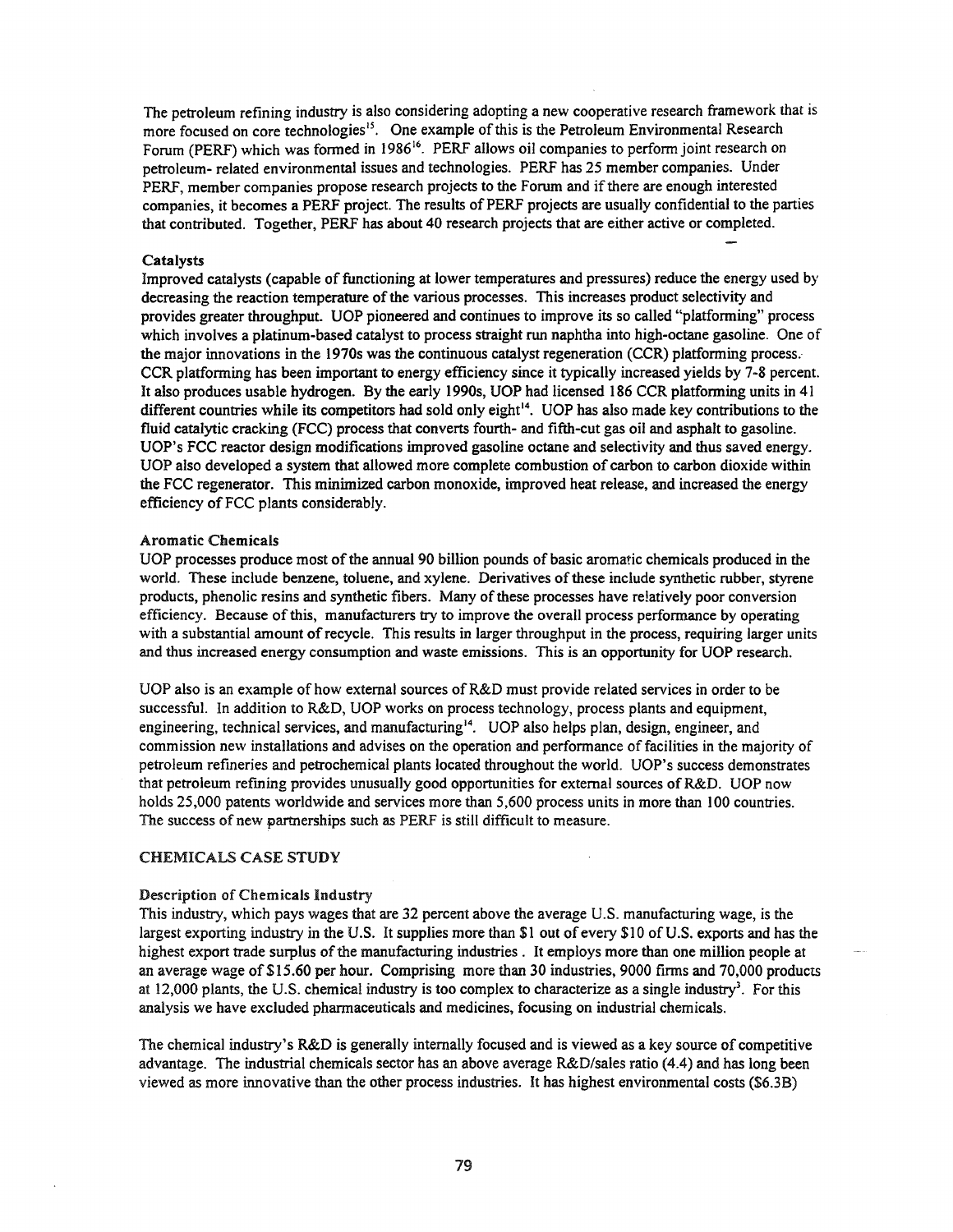and the highest R&D/sales ratio of any process industry<sup>8</sup>. Not surprisingly, the industry devotes a high percentage (perhaps as much as  $\frac{1}{2}$ ) of this research to environmental issues.

In chemical manufacturing, heat and pressure are used to separate and combine chemical building blocks into salable products, either to final consumers or to other manufacturing. As with the other process industries, the most promising technologies to reduce energy use in the near tenn are those that reduce heating or cooling or bring the two into better balance. However the chemicals industry provides the energy for its multiple basic processes in many different ways. Some products - chlorine and other industrial gases - are made electrolytically or by using electricity directly to compress and liquefy gases. Other processes, such as petrochemical processing, depend on direct combustion offossil fuels to produce high temperatures and pressures. The most energy-intensive segment is basic chemical production which includes petrochemicals, industrial gases, and other organic and inorganic chemicals.

### Examples of External R&D that Impact Chemicals Industry Energy Efficiency

The chemicals industry is both quite complex and highly proprietary. Thus, there are few examples of external based technologies that cut across the entire industry. But this complexity means that there is a need for broad technical information services. SRI International, an independent, nonprofit corporation, that is one of the world's largest research, technology development and consulting organizations, found that the chemicals industry provided an excellent market for chemicals reference information. SRI's *Chemical Economics Handbook,* first published in the 1950s, is still published annually and is considered the de facto industry guide. The handbook analyzes the chemicals and specialty chemicals areas now available for worldwide markets.

### Process Integration Techniques

Another information-oriented external technology used in the chemicals industry is process integration. One well known process integration technique, the "pinch" technique, was developed in the 19705 and 1980s at several universities. This technique saves energy because it finds the "pinch" point-the point with the best match between available and needed heat. This allows the heat exchanger (waste heat recovery) system to be optimally sized for greatest cost effectiveness. In early applications, energy savings averaging 30%, with capital cost savings in new plant designs and a one year pay back in retrofits were common. Refinements to the technique have resulted in typical savings of 50% in new plants and retrofit pay back periods of six months.

More recently the "pinch" technique has been applied as a general optimization tool. By the mid-1980s, largely with the assistance of external sources of  $R&D$  such as technology consulting firms, the use of pinch analysis became widespread in the chemicals industry. AspenTech, a technology firm, provided a substantial amount of process integration technology to the chemicals industry. It was founded in 1981 to commercialize technology developed by the Advanced System for Process Engineering (ASPEN) project at MIT. It is now a leading-supplier of modeling, control, optimization, and process information software services to the chemicals and related industries. AspenTech's success--its customers include more than two-thirds ofthe 50 largest chemical companies in the world--demonstrates that this type of external R&D is important in the chemicals industry .

### Partnerships

The Center for Waste Reduction Technologies (CWRT)--a division of the American Institute of Chemical Engineers (AIChE)--provides examples of recent successful industrial chemicals industry partnerships. CWRT has more than 20 member companies doing industry-sponsored research to develop innovative waste reduction technologies and methodologies. In one project, CWRT partners are developing a database/tool on separations technology for clean process advisory systems. In another project, CWRT partner researchers are investigating chemical precipitation and recovery of ammonia and amines. CWRT partners also participated in a workshop and book that discussed emerging separation technologies and separative reactors.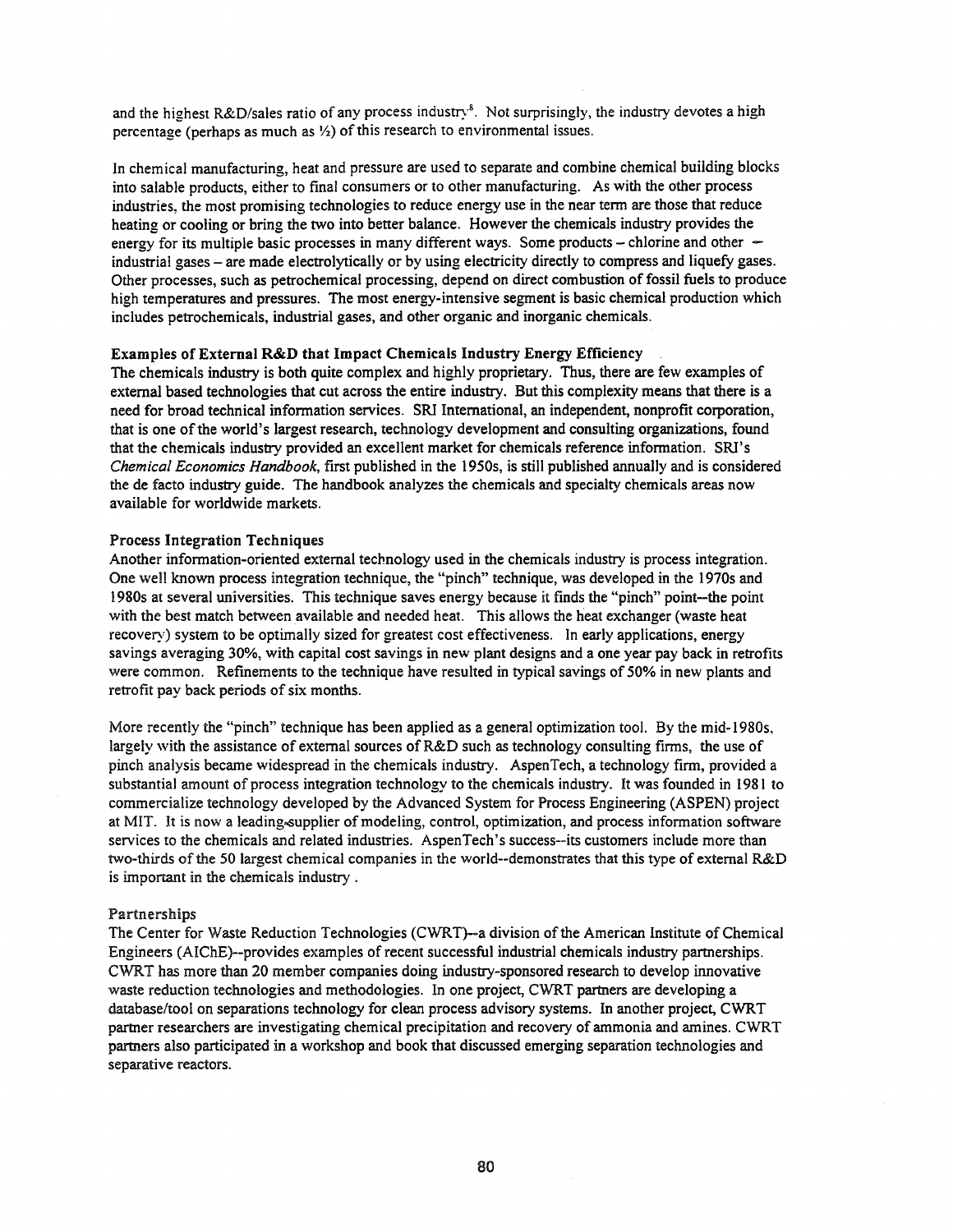### WHY R&D OUTSOURCING HAS BEEN RELATIVELY RARE

Given all the benefits, it is surprising that external research has not been more important for the process industries. But R&D is very different from services that are outsourced. The benefit of doing research internally and the costs of doing research externally are both higher than for other services. Thus, external research must have an unusually high value or low cost to be worthwhile. In addition, intellectual property protection must be strong for external research providers to find it profitable. On the benefit side, unlike many other services, research that leads to innovation can supply a major competitive advantage. Most companies have historically been able to profit more from doing R&D internally<sup>17</sup>. For example, many users of new technologies could profit more on innovative process machinery ifthey built it in-house and protected it as a trade secret. Such profits can be more significant than any scale-related economies potentially offered by a specialized process equipment manufacturer. Since the 1990s, the most innovative firms have set a goal of having 50% of their sales from products introduced in the last four years. Of these, at least 50% should be completely unique and new to the world.

On the cost side, either the client or the provider must invest more if research is external. If the client bears the burden, his cost is to maintain in-house research that can assist in the absorption of external technology. Ifthe client has little or no relevant in-house research, he cannot readily use the R&D and so the research provider bears the cost of developing enough client company-specific expertise to assist theclient in using the R&D. Cohen and Leventhal invented the term "absorptive capacity" to describe the ability of a firm to recognize the value of new, external information, assimilate it, and apply it to commercial ends<sup>18</sup>. They suggest that it is largely a function of the firm's level of prior-related knowledge. If a firm has no researchers of its own, or if it isolates the researchers, it will have a hard time understanding the value of external research and innovation. External research providers can and do sunnount these barriers. For example, they often detail employees to the client firm to assist them in absorbing the external R&D.

### INVESTMENT IN EXTERNAL RESEARCH VARIES BY INDUSTRY TYPE

To illustrate why the R&D/sales ratio fails as a means to compare innovation across industries that use external research, we present two extreme types of hypothetical industries in which research is either completely external (alpha-type) or completely internal (beta-type). In alpha industries, the entire industry contributes to and receives the benefits of this external research (either through a consulting firm that everyone buys licenses from or through a research consortium). There are only two processes being used and researched by the alpha industry which comprises 10 companies. This low number is plausible since sharing of external research is more likely when there are only a few basic processes in the industry. In the beta industry, the internal research is strictly proprietary and therefore not shared with other companies. Since this situation is more likely when there are numerous unique processes, we assume that each of the beta industry's 10 companies does research on one (its own) process for an industry total of 10 unique processes. We will also assume that both industries have the same total sales (\$10 billion) and that beta spends \$2 billion and alpha spends \$1 billion on R&D. Table 1 illustrates that by the traditional R&D/sales metric, beta industries appear to spend more on R&D. Whereas using the R&D/process metric, the alpha industry spends more as a whole, but each company spends far less on R&D.

|                         | <b>R&amp;D/sales</b> | R&D/process \$M | R&D/process/company SM |
|-------------------------|----------------------|-----------------|------------------------|
| alpha (external only)   | 0%                   | 500             | 50                     |
| (internal only)<br>beta | 20%                  | 200             | 200                    |

Table 1:  $R&D/sales$  and  $R&D/process$  ratios for external- and internal-research biased industries

While alpha and beta are useful heuristic devices, real industries have both alpha and beta characteristics. Using the R&D/sales ratio assumes that there is only the beta type. The previous sections have documented the process industries' use ofshared external R&D. Thus, these industries must be a mixture of alpha and beta types. We propose that the process industries be divided into types  $A \& B$ . Type A industries (e.g. pulp and paper) involve a limited number of basic processes. Type B industries (e.g. chemicals) involve numerous complex processes. Table 2 lists the R&D/sales and R&D/process ratios for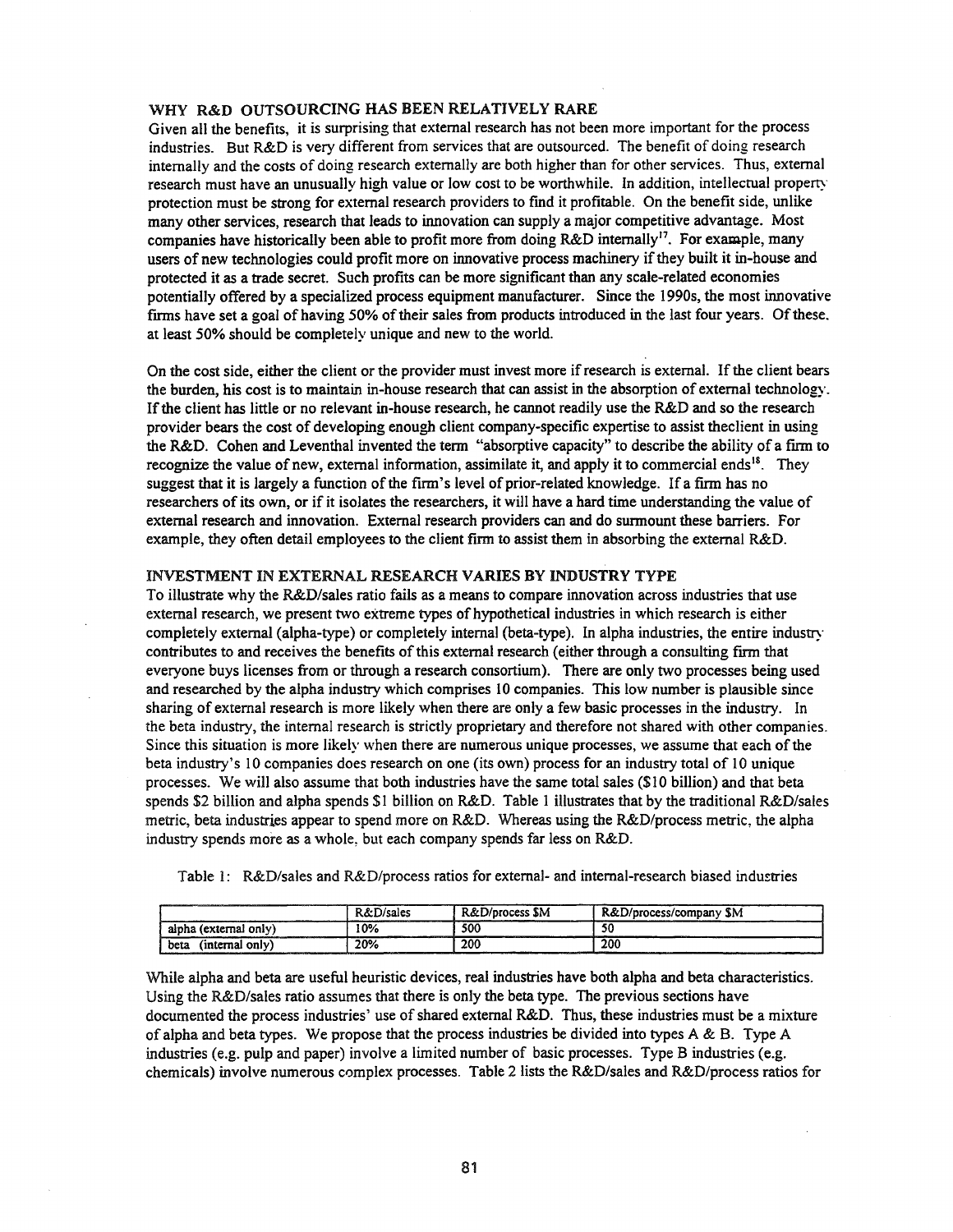these industries. The number of processes used is for illustrative purposes only. It is intended to reflect the number of energy intensive processes used in the respective industries.

|                             | <b>R&amp;D Sbillion</b> | processes | R&D/sales(%) | R&D/process SM |
|-----------------------------|-------------------------|-----------|--------------|----------------|
| Pulp and Paper              |                         | $5 - 10$  | .            | 140-280        |
| Petroleum Refining          | . .                     | 10-20     | 0.8          | 85-170         |
| <b>Industrial Chemicals</b> | .                       | 500-1,000 | 4.4          | 18-36          |

Table 2: Research Relevant Statistics and R&D Metrics for Three Process Industries

Pulp and Paper, with the lowest R&D/sales ratio and the highest R&D/process ratio, and Petroleum Refming appear to have more "alpha" characteristics and thus are "Type *A."* Industrial chemicals has more beta type R&D and thus is "Type B." In the following, we explore the relationship between greater use of shared external R&D and other industry characteristics.

Type A: In these industries, a limited number of processes are common to industry as a whole. Many of the basic processes are so widespread that they are not crucial to protect to maintain the companies' competitiveness. Any modifications or improvements to the basic processes are capital intensive. These are commodity industries in which prices are not set by individual companies. Thus, most companies profit through a "low- cost supplier" strategy or slight product differentiation. Because of these features, there are greater opportunities for external R&D including both collaborative and contract R&D. External research providers such as technology consulting finns are more likely to conduct R&D for a group of clients in these industries. These industries typically have a below average The R&D/sales ratio. Thus, these industries are supposedly low on innovation. But in fact, because they have a smaller number of products using a much more limited set of processes, type A firms may be jointly spending a significant amount on R&D per process. In addition, since the basic process is NOT the source of competitive advantage for the company, they are far more likely to be able to partner with each other or jointly engage external R&D providers.

Type B: These industries feature numerous complex processes--many of which are proprietary. These processes are often key to companies' competitive advantage. However, this complexity provides an opportunity for information oriented external research providers. High skills external technical services are in demand. Type B industries offer more opportunities for technical services, information and information technology. In Type B industries, fewer companies benefit from research on any given new product or process. Only some ofthe industry's processes are capital intensive. A given company may produce some commodity products, but it is free to set prices on many of its specialty products. The low-cost supplier strategy is less prevalent because companies offer unique products. While small partnerships can work in specific cases, R&D collaborations involving the entire industry are rare. The industry's R&D is internally focused and is viewed as a key source of competitive advantage. Because of these factors, the industries tend to have a relatively high R&D/sales ratio and are viewed as more innovative than Type A industries.

Our hypothesis is that Type A frrms are not necessarily less innovative than Type B firms. For example, a Type B industry have a higher R&D/sales ratio, but if the Type A industry use the external R&D and it is shared, it may have equal or higher R&D/process than the Type B firms. Thus, Type A companies do not need to spend as much on R&D as type B firms. In addition, the greatest opportunities for shared external research are in Type A industries. Any given R&D can be more catalytic since genuine process innovation can be used by the entire industry.

# CONCLUSION

In order to prove the suggested connections between use of external R&D, number and proprietary nature of basic processes, and energy intensity, more data is needed from both the process industries and from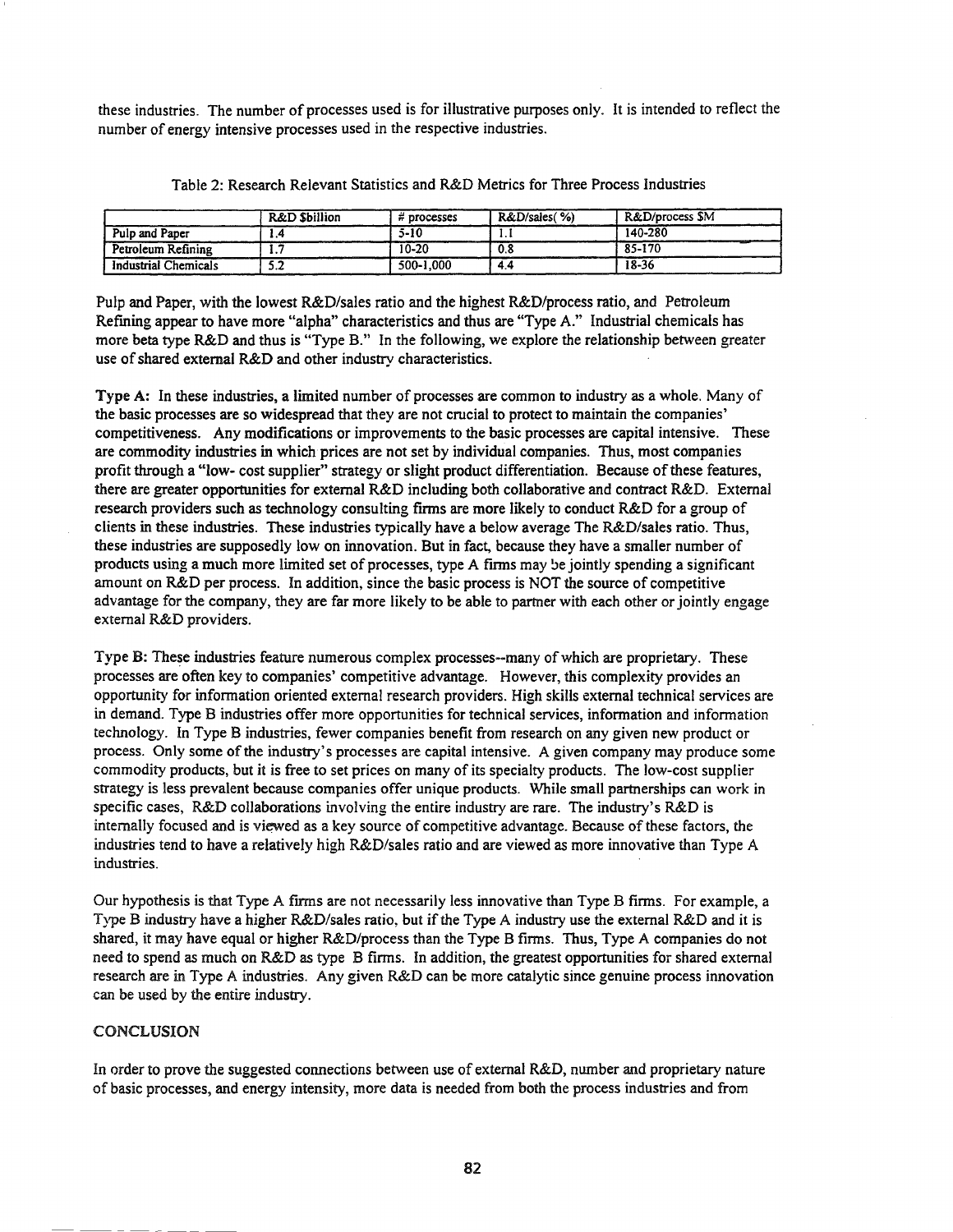those who provide the external R&D. For example, comprehensive data on sources of innovations and funding for energy-intensive processes are needed. In gathering this data, intellectual property, both on the R&D and on the strategy for using and providing external R&D, needs to be protected. More study of all the issues relating to the full complexity of the sources and motivations for innovation and its relation to energy and resource efficiency is also needed. Based on this preliminary analysis, however, we expect that external research will play an important role in dramatically more productive and energy efficient innovations in process industries. In the United States, contract R&D, partnerships and the demand for technology transfer and commercialization skills will continue to increase. Process industries-will collaborate even more on R&D on energy intensive key processes. Global pressures will cause these process industries to change more in the next few years than they have in several decades. External research is key to the transition to more sustainable process industries.